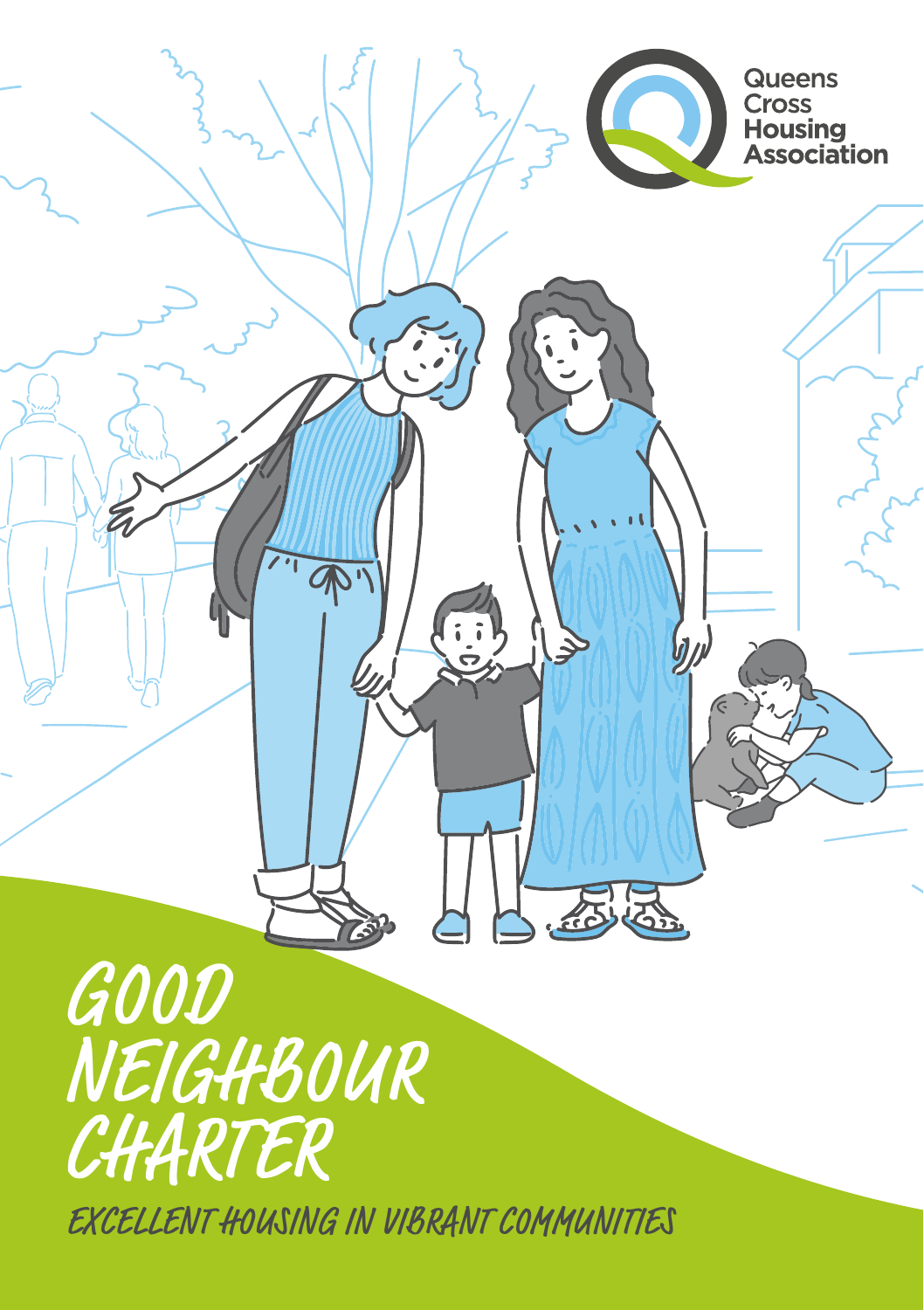

This Good Neighbour Charter asks us all to commit to making Queens Cross the best place to live and work in Glasgow.

We can do this is by working together, looking after each other and taking care of the environment around us.

The Charter asks everyone to make a special effort to keep Queens Cross clean and green. This could be by getting rid of rubbish responsibly, recycling household waste and avoiding fly tipping. Or joining a local litter pick run by the Nurture our Neighbourhoods team.

Looking after our own wellbeing and being a good neighbour is important too.

Association staff are here to play their part by providing high quality advice and excellent customer service. We'll work with you on dealing with antisocial behaviour and help when your household budget's under pressure.

We're also here to support our most vulnerable customers and to listen when you come to us with a problem affecting you, your home or your neighbourhood.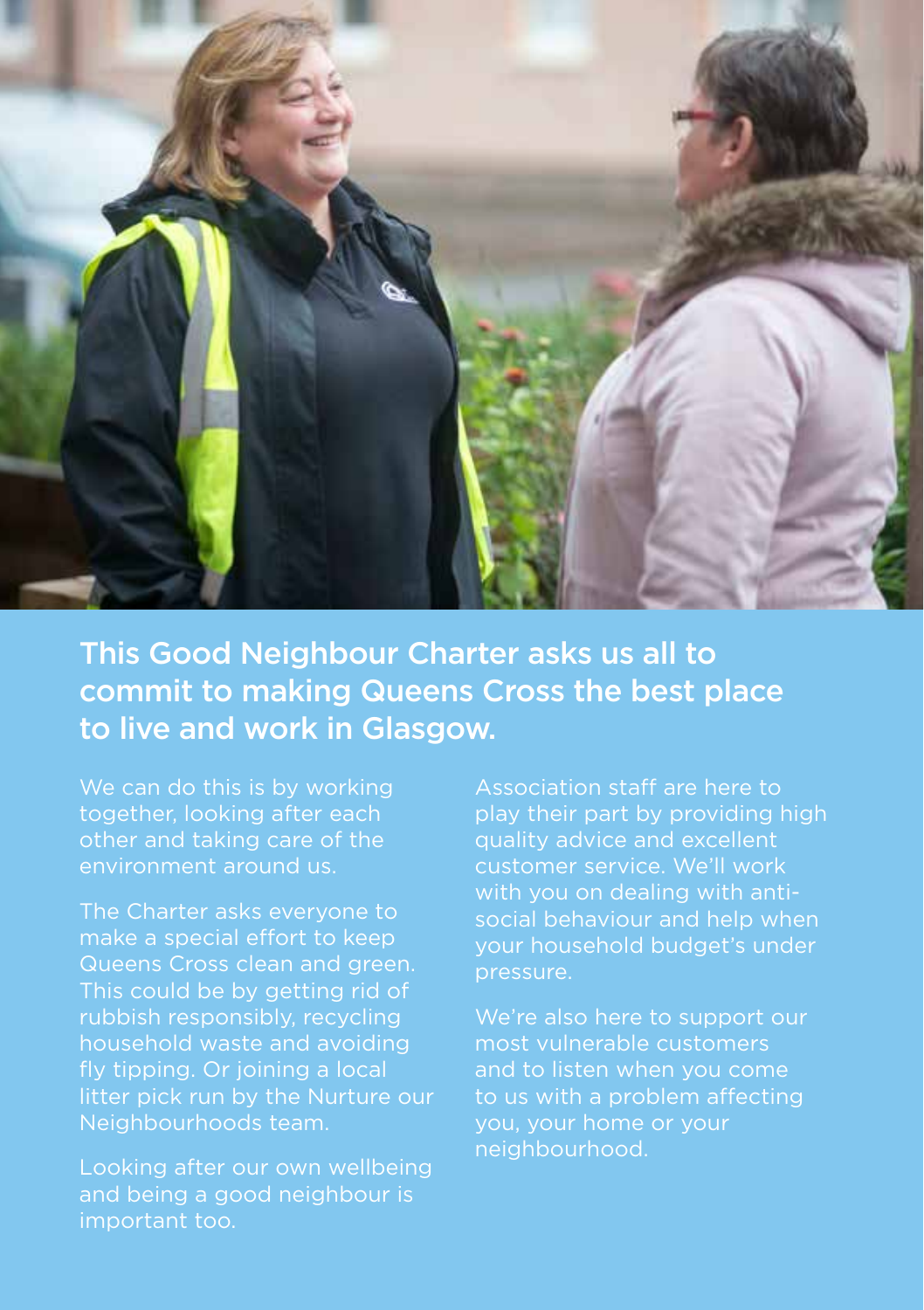The Good Neighbour Charter is only a start. But it does show that by working together we can make Queens Cross the place where people choose to live and work.



**85 TO LIVING** LIVING IN QUEENS CROSS SAY THEY CAN ASK NEIGHBOURS FOR HELP WHEN THEY NEED IT.\*

**82 % OF PEOPLE** FEEL THEY BELONG TO THE QUEENS CROSS AREA.\*





83 TO FREOPLE SAY THE FRIENDSHIPS AND ASSOCIATIONS THEY HAVE LOCALLY MEAN A LOT TO THEM.\*



\* Tenant Satisfaction Survey 2021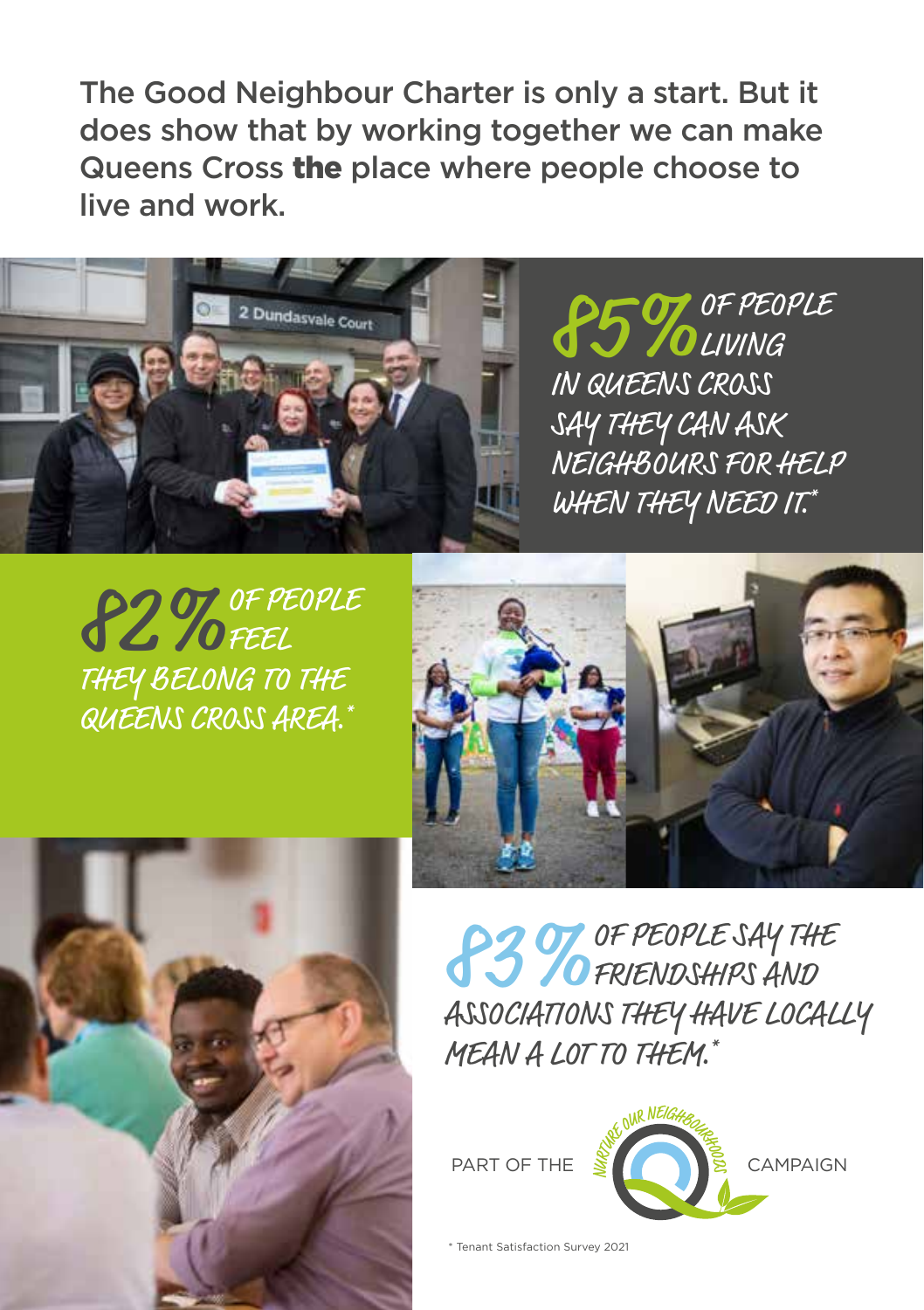# TENANT COMMITMENTS FOR PEOPLE WHO LIVE IN A QUEENS CROSS HOME

#### **Look out for your neighbours**

Queens Cross communities are fantastic and caring. So many small acts of kindness make a big difference to the people who live around us. If you see someone struggling, lend a helping hand or let us know. We're happy to help.

#### **Respect each other**

We're very lucky to live in a city and communities with people of different backgrounds, interests, abilities and cultures. As a good neighbour, we respect each other and don't let our differences get in the way of what we've got in common.

## **Look after your home and local area**

Our homes and the areas around them are important to how we feel about ourselves so it's up to us to keep them safe, tidy, clean and clear of any items. So, if you need to get rid of big household items, let us or Glasgow City Council know about it as messy streets are no fun for anyone.

#### **Keep noise reasonable**

We might live differently but we're all equal and we're all part of a wider community. So whether you love DIY, music and a get together with friends and family, it's helpful to your neighbours to keep the noise to a reasonable level at reasonable times.

#### **Look after visitors**

Everyone loves visitors and having people visit you at home is important to living a healthy, happy life. Whoever pays a visit, let's make sure they also respect the neighbours and your home.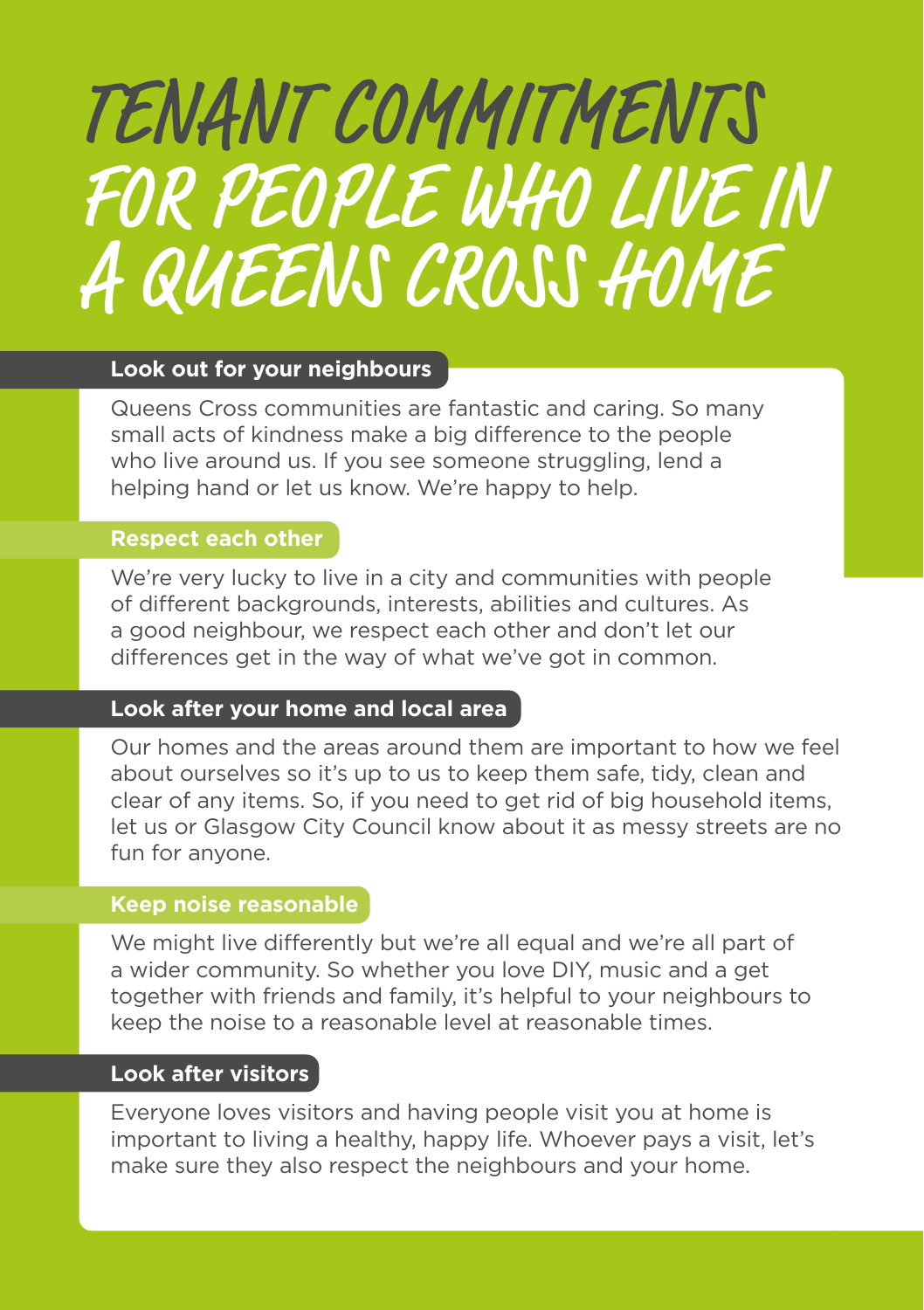

#### **Report problems so they don't get worse**

Tackling big issues that really bother communities and make them better places to live can be done if we all take small steps. So, if you see things like fly-tipping, littering, anti-social behaviour, vandalism or dog fouling, report it to us or Glasgow City Council so that it can be dealt with as soon as possible.

#### **Keep Queens Cross Beautiful**

We are all responsible for the environment and most people in Queens Cross make sure they use the bins and chutes provided by us or Glasgow City Council. If you need to get rid of rubbish or want to recycle household items, let one of us know and that way you're looking after the environment as well as your neighbours.

#### **Have a voice, get involved**

Are you interested in your community or looking for a new challenge? If you would like to find out more about ways to get involved and help others then please talk to us. No matter if volunteering is completing a Queens Cross survey or giving some hours of your time to a local group, we can only make changes for the better if we all take part.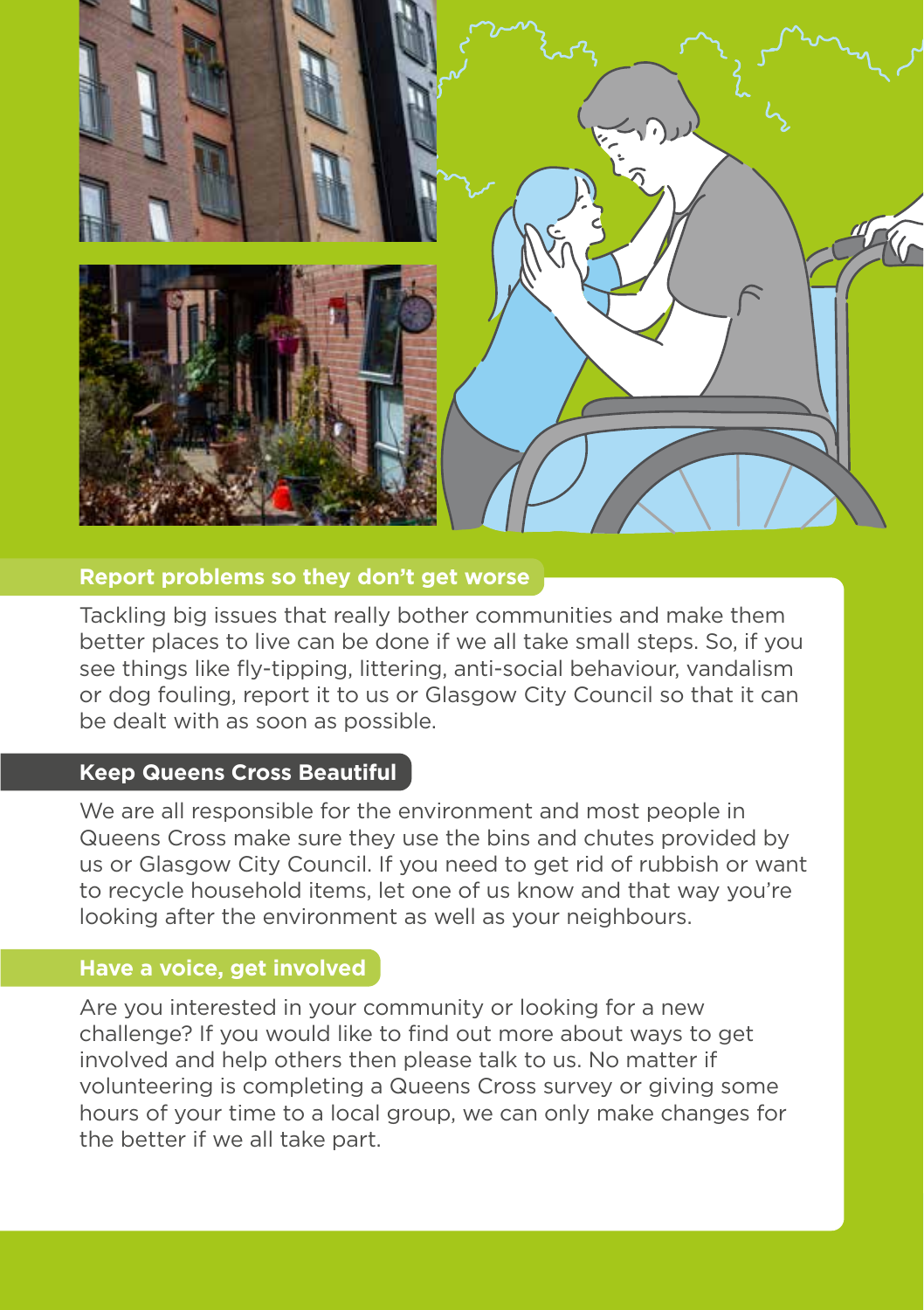# STAFF COMMITMENTS FOR PEOPLE WHO WORK FOR THE ASSOCIATION

## **Offer high quality homes**

We provide high quality sustainable homes to our customers and provide an excellent investment, repairs and maintenance service.

#### **Provide safe, attractive, well managed neighbourhoods**

We recognise that keeping the local environment and common areas safe and well maintained is vital to community and customer wellbeing.

#### **Work hard to reduce antisocial behaviour**

We investigate all complaints of antisocial behaviour and work with households as well as other partners and agencies to resolve disputes.

### **Provide high quality advice**

From benefits and money advice to digital inclusion, we offer specialist advice and information that help customers achieve their personal and financial goals.

#### **Excellent customer service**

We treat customers as individuals, listen to their needs and do our best to answer enquiries and provide services quickly and effectively.

Queens Cross Housing Association staff fully support the Good Neighbour Charter and will make every effort to fulfil their responsibilities.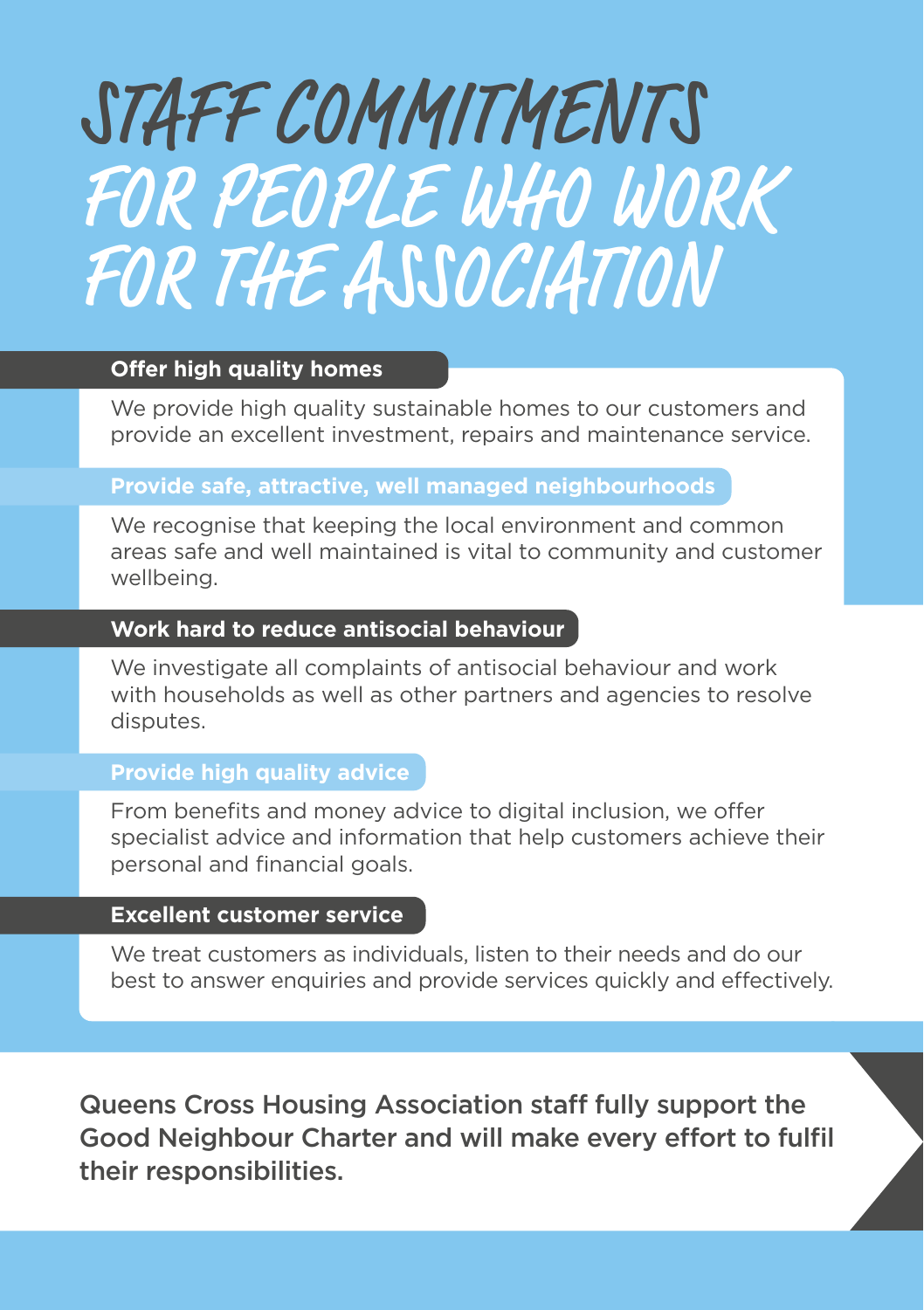





## **Support our most vulnerable customers**

We offer a range of wellbeing services to those who need it most and a tenancy sustainment team who assist customers with support and advice that is right for them.

#### **Develop community decision making**

We consult and involve customers in decision making about their community and homes and are creative about the different ways that people can have their say.

# **Listen to feedback and learn from our mistakes**

We will listen to feedback and opinions even though we might not like what we hear. We will respond to that feedback in any way we realistically can and learn from our mistakes.

If you have ideas or suggestions about how we can work together to be good neighbours, talk to a member of staff or get in touch by phone or email. See back page for details.